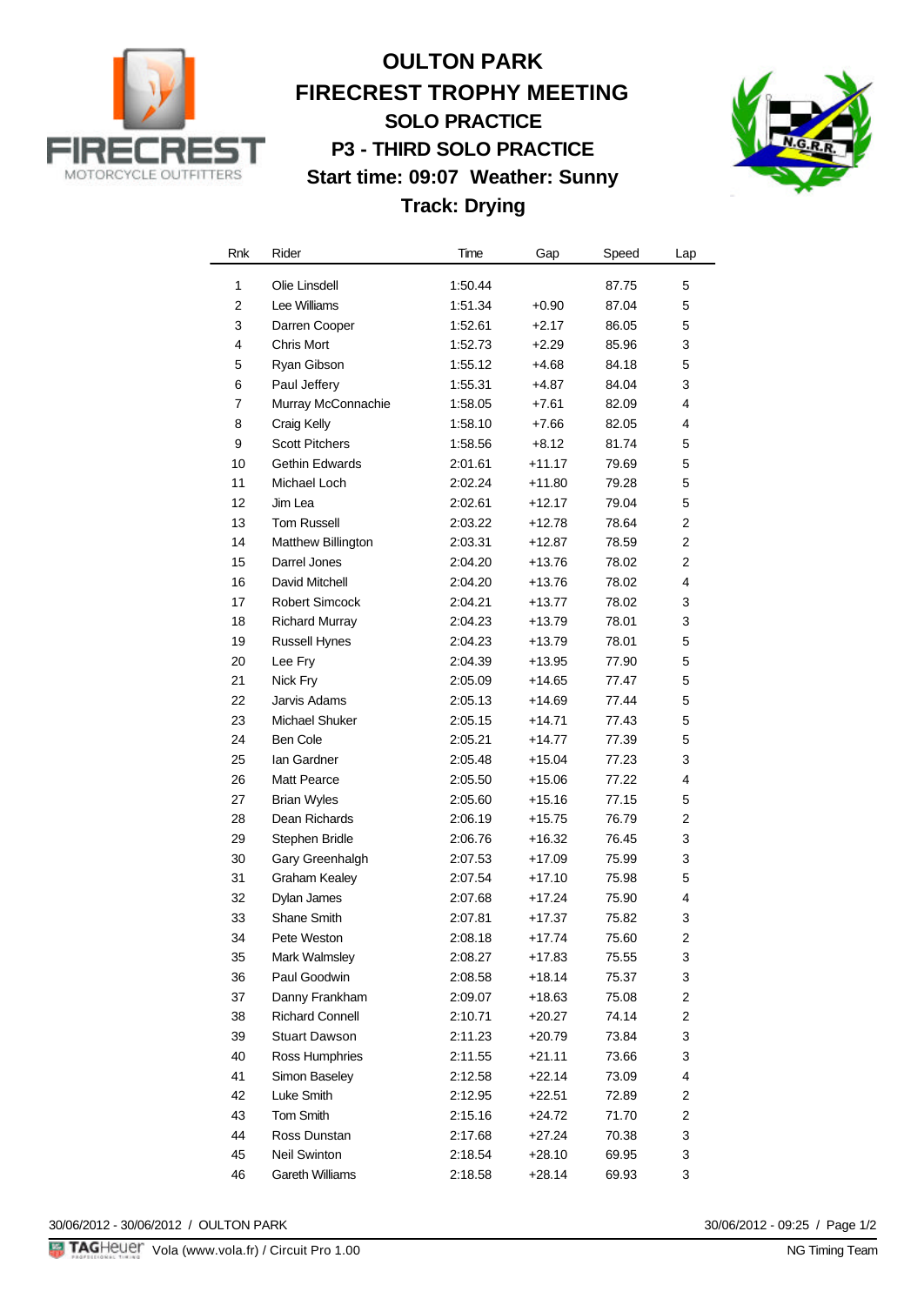## **OULTON PARK FIRECREST TROPHY MEETING SOLO PRACTICE P3 - THIRD SOLO PRACTICE Start time: 09:07 Weather: Sunny Track: Drying**

| Rnk | Rider                | Time    | Gap      | Speed | Lap |
|-----|----------------------|---------|----------|-------|-----|
|     |                      |         |          | 69.24 |     |
| 47  | Dave Manley          | 2:19.96 | $+29.52$ |       | 2   |
| 48  | Matt Webster         | 2:20.45 | $+30.01$ | 69.00 | 4   |
| 49  | <b>Oliver Taylor</b> | 2:23.27 | $+32.83$ | 67.64 | 3   |
| 50  | I ee Dawes           | 2:25.07 | $+34.63$ | 66.80 | 2   |

30/06/2012 - 30/06/2012 / OULTON PARK

30/06/2012 - 09:25 / Page 2/2<br>NG Timing Team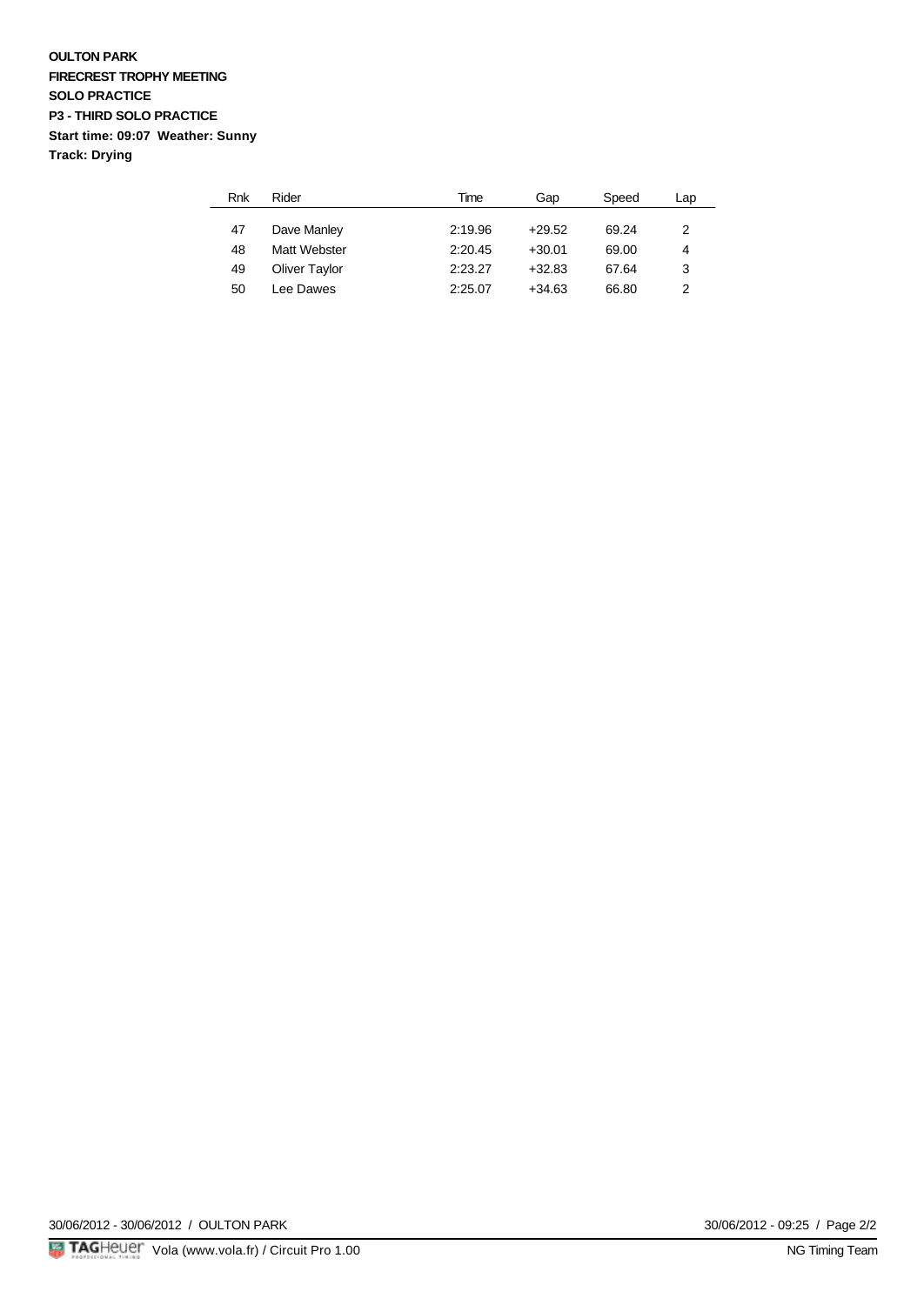

# **OULTON PARK FIRECREST TROPHY MEETING SOLO PRACTICE P3 - THIRD SOLO PRACTICE LISTED IN ALPHABETICAL ORDER START TIME: 09:07**

Lap Time

2 **2:04.20**



| Lap             | Time         |  |  |  |  |
|-----------------|--------------|--|--|--|--|
|                 |              |  |  |  |  |
| <b>Ben Cole</b> |              |  |  |  |  |
|                 | <b>START</b> |  |  |  |  |
| 1               |              |  |  |  |  |
| 2               | 2:12.02      |  |  |  |  |
| 3               | 2:08.46      |  |  |  |  |
| 4               | 2:08.26      |  |  |  |  |
| 5               | 2:05.21      |  |  |  |  |

# Brian Wyles

| <b>START</b> |         |  |  |  |
|--------------|---------|--|--|--|
| 1            |         |  |  |  |
| 2            | 2:19.82 |  |  |  |
| 3            | 2:10.23 |  |  |  |
| 4            | 2:05.60 |  |  |  |
| 5            | 2:05.72 |  |  |  |

# Chris Mort **START** 1 2 **1:57.47** 3 **1:52.73**

| <b>Craig Kelly</b> |         |  |
|--------------------|---------|--|
| <b>START</b>       |         |  |
| 1                  |         |  |
| 2                  | 2:00.74 |  |
| 3                  | 1:58.10 |  |
| 4                  | 2:03.19 |  |
|                    |         |  |

| Danny Frankham |         |  |  |
|----------------|---------|--|--|
| <b>START</b>   |         |  |  |
|                |         |  |  |
| 2              | 2:09.07 |  |  |
|                |         |  |  |
|                |         |  |  |

30/06/2012 - 30/06/2012 / OULTON PARK

Darrel Jones

**START** 

| 1<br>2 | 2:04.2               |
|--------|----------------------|
|        | <b>Darren Cooper</b> |
|        | <b>START</b>         |
| ◢      |                      |

| 1 |         |
|---|---------|
| 2 | 1:57.02 |
| 3 | 1:52.69 |
| 4 | 1:52.61 |
| 5 | 1:55.80 |

Dave Manley

1

1

1

1

**START** 

2 **2:19.96**

2 **2:11.94** 3 **2:06.66** 4 **2:04.20**

 Dean Richards **START** 

2 **2:06.19**

**START** 

2 **2:12.23** 3 2:12.66 4 **2:07.68**

Dylan James

 David Mitchell **START** 

| Gareth Williams |         |  |  |  |
|-----------------|---------|--|--|--|
| <b>START</b>    |         |  |  |  |
|                 |         |  |  |  |
| 2               | 2:18.58 |  |  |  |
| 3               | 2:20.05 |  |  |  |
|                 |         |  |  |  |

Lap Time

 Emmett Burke START

1

|   | Gary Greenhalgh |  |  |
|---|-----------------|--|--|
|   | <b>START</b>    |  |  |
|   |                 |  |  |
| 2 | 2:16.10         |  |  |
| 3 | 2:07.53         |  |  |

| <b>Gethin Edwards</b> |         |  |
|-----------------------|---------|--|
| <b>START</b>          |         |  |
| 1                     |         |  |
| 2                     | 2:08.90 |  |
| 3                     | 2:04.08 |  |
| 4                     | 2:03.90 |  |
| 5                     | 2:01.61 |  |

| Graham Kealey |         |
|---------------|---------|
| <b>START</b>  |         |
| 1             |         |
| 2             | 2:18.49 |
| 3             | 2:12.46 |
| 4             | 2:07.81 |
| 5             | 2:07.54 |
|               |         |

| lan Gardner  |         |  |
|--------------|---------|--|
| <b>START</b> |         |  |
|              |         |  |
| 2            | 2:11.67 |  |

30/06/2012 - 09:26 / Page 1/3<br>NG Timing Team

**TAGHeuer** Vola (www.vola.fr) / Circuit Pro 1.00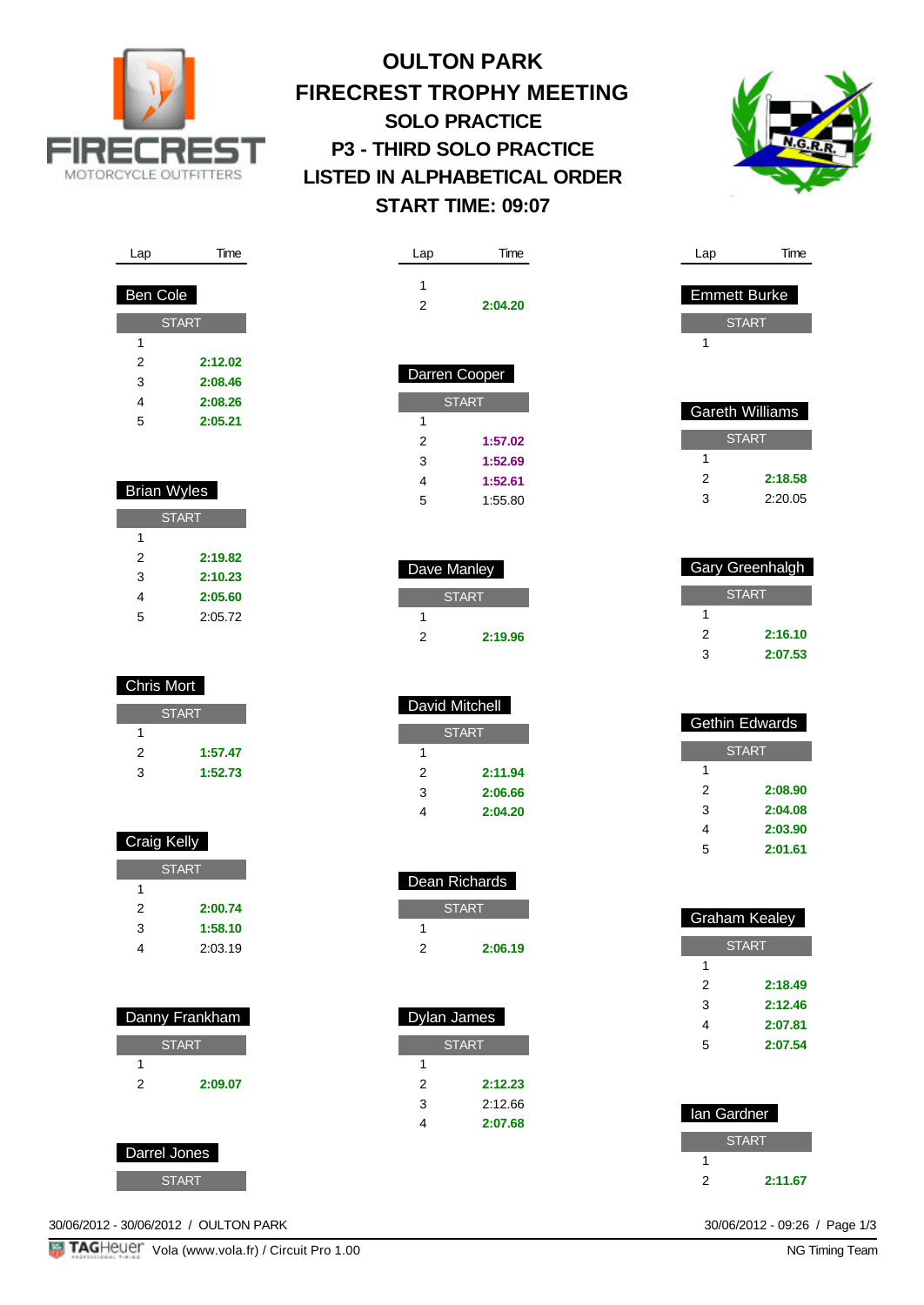## **OULTON PARK FIRECREST TROPHY MEETING SOLO PRACTICE P3 - THIRD SOLO PRACTICE LISTED IN ALPHABETICAL ORDER START TIME: 09:07**

| Lap | Time    |
|-----|---------|
| 3   | 2:05.48 |

| Jarvis Adams |         |  |
|--------------|---------|--|
| <b>START</b> |         |  |
| 1            |         |  |
| 2            | 2:14.95 |  |
| 3            | 2:13.29 |  |
| 4            | 2:07.68 |  |
| 5            | 2:05.13 |  |

## Jim Lea

I.

| <b>START</b> |         |
|--------------|---------|
| 1            |         |
| 2            | 2:06.64 |
| 3            | 2:05.23 |
| 4            | 2:03.43 |
| 5            | 2:02.61 |

| Lee Dawes |              |
|-----------|--------------|
|           | <b>START</b> |
|           |              |
| 2         | 2:25.07      |

| Lee Fry |              |
|---------|--------------|
|         | <b>START</b> |
| 1       |              |
| 2       | 2:14.39      |
| 3       | 2:11.29      |
| 4       | 2:08.81      |
| 5       | 2:04.39      |
|         |              |

| Lee Williams |         |  |
|--------------|---------|--|
| <b>START</b> |         |  |
| 1            |         |  |
| 2            | 2:00.19 |  |
| 3            | 1:54.96 |  |
| 4            | 1:53.43 |  |
| 5            | 1:51.34 |  |

| Luke Smith    |  |
|---------------|--|
| <b>START</b>  |  |
|               |  |
| 2:12.95       |  |
|               |  |
|               |  |
| Mark Walmsley |  |
|               |  |
|               |  |
| 2:14.72       |  |
| 2:08.27       |  |
|               |  |
|               |  |
|               |  |

Lap Time

| Matt Pearce  |         |
|--------------|---------|
| <b>START</b> |         |
| 1            |         |
| 2            | 2:18.03 |
| 3            | 2:08.74 |
|              | 2:05.50 |

| Matt Webster |         |  |
|--------------|---------|--|
| <b>START</b> |         |  |
| 1            |         |  |
| 2            | 2:23.96 |  |
| 3            | 2:28.70 |  |
|              | 2:20.45 |  |

| ۰ | <b>Matthew Billington</b> |
|---|---------------------------|
|   | <b>START</b>              |
|   |                           |
| 2 | 2:03.31                   |

| Michael Loch |         |
|--------------|---------|
| <b>START</b> |         |
| 1            |         |
| 2            | 2:09.40 |
| 3            | 2:10.25 |
| 4            | 2:02.24 |
| 5            | 2:07.28 |

| Lap                   | Time         |
|-----------------------|--------------|
|                       |              |
| <b>Michael Shuker</b> |              |
|                       | <b>START</b> |
| 1                     |              |
| 2                     | 2:13.05      |
| 3                     | 2:14.92      |
| 4                     | 2:07.18      |
| 5                     | 2:05.15      |

| Murray McConnachie |         |
|--------------------|---------|
| <b>START</b>       |         |
|                    |         |
| 2                  | 2:05.79 |
| 3                  | 1:59.02 |
|                    | 1:58.05 |
|                    |         |

| Neil Swinton |         |
|--------------|---------|
| <b>START</b> |         |
|              |         |
| 2            | 2:22.04 |
| 3            | 2:18.54 |

| Nick Fry     |         |
|--------------|---------|
| <b>START</b> |         |
| 1            |         |
| 2            | 2:11.51 |
| 3            | 2:08.99 |
| 4            | 2:05.85 |
| 5            | 2:05.09 |

| <b>Olie Linsdell</b> |              |  |
|----------------------|--------------|--|
|                      | <b>START</b> |  |
| 1                    |              |  |
| 2                    | 1:58.32      |  |
| 3                    | 1:53.00      |  |
| 4                    | 1:50.44      |  |
| 5                    | 1:52.55      |  |
|                      |              |  |
|                      |              |  |
| <b>Oliver Taylor</b> |              |  |

**START** 

30/06/2012 - 09:26 / Page 2/3<br>NG Timing Team

30/06/2012 - 30/06/2012 / OULTON PARK